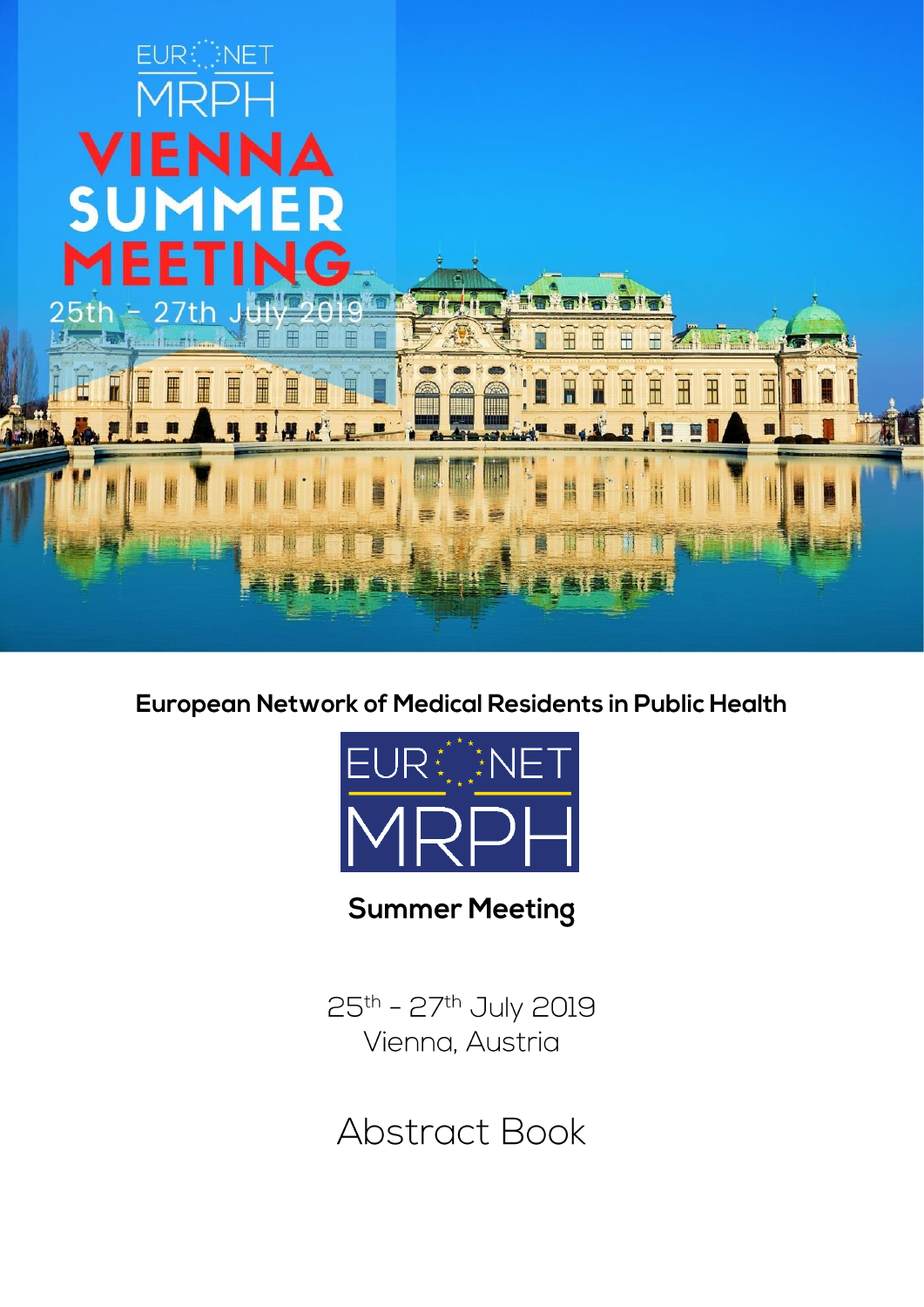

# *Wilkommen in Wien!*

Dear EuroNeters,

One of the three pillars of the European Network of Medical Residents in Public Health is research. This means that EuroNet is dedicated to promoting and fostering research activities of public health residents in Europe. To achieve this EuroNet is constantly working to promote research through the dedicated Research Lead and the newly formed Research Team.

Additionally every EuroNet Meeting tries to allocate time for residents to present their own research projects not only as means to practice their skills but also to provide them with valuable international feedback. The Meeting in Vienna will be no exception and we are happy to present five abstracts from our participants.

As research activities are also important for career development of the residents, for the first time we will be issuing an abstract book that will be available online and presents a possibility for future citations and referencing.

The submitted abstracts present a diverse overview of scientific activities done by our participants from Austria, United Kingdom, Italy and Portugal. We hope for an interesting session and a lively debate.

Recommended citation:

European Network of Medical Residentsin Public Health. *Abstract Book of the EuroNet Summer Meeting Vienna*. Vienna: EuroNet MRPH; 2019. Available at: [http://euronetmrph.org/vienna](http://euronetmrph.org/vienna-abstract-book/)[abstract-book/](http://euronetmrph.org/vienna-abstract-book/)

Editors: Dr. Igor Grabovac & Dr. Joana Miranda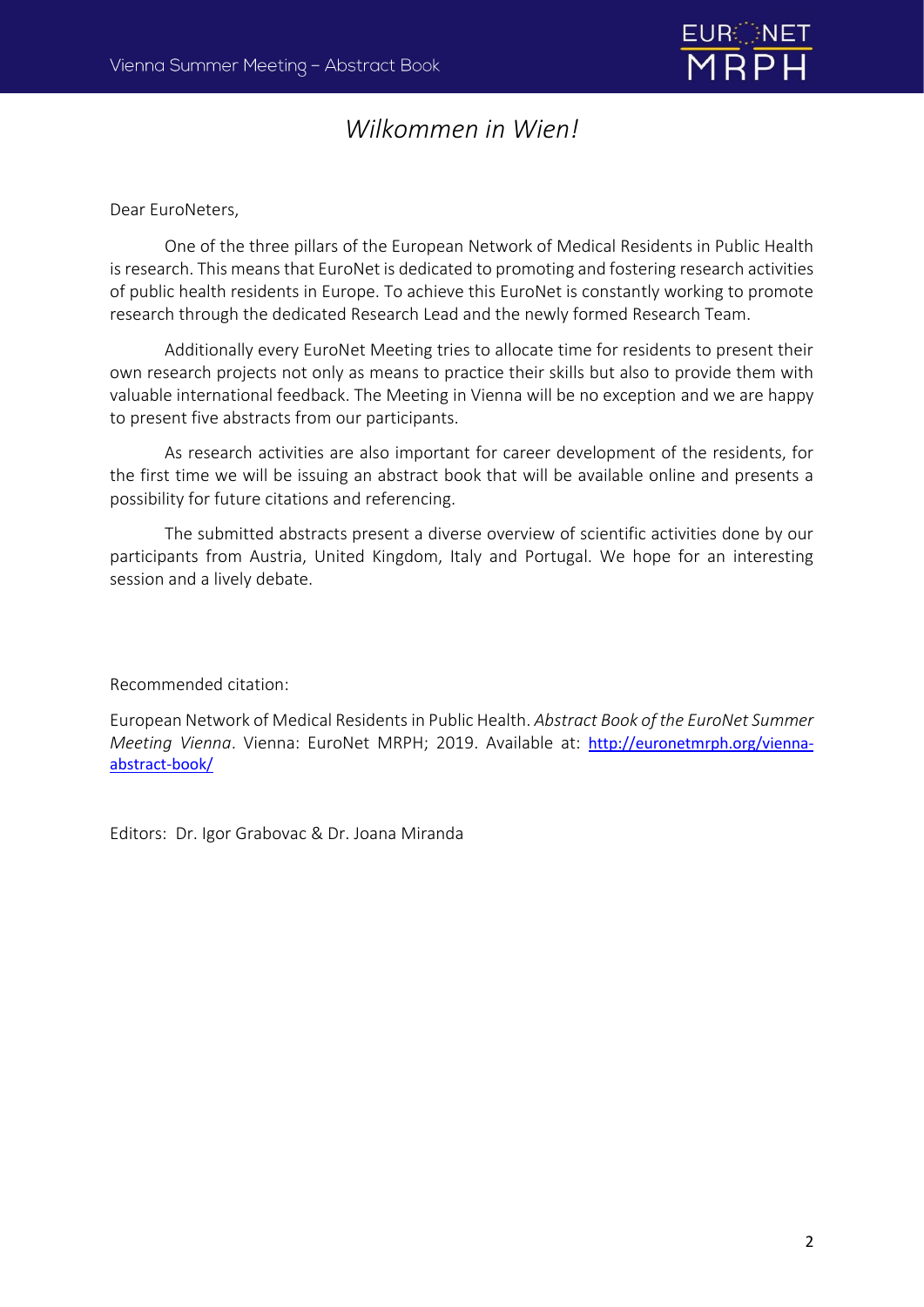

### Lifestyles as Short-Term Protectors of New Onset Cerebro-Cardiovascular Disease

Marta Lemos<sup>1,2</sup>, Ana Maria Rodrigues<sup>2,3,4,5</sup>, Sara Dias<sup>2</sup>, Maria João Gregório<sup>2,3,6</sup>, Rute de Sousa<sup>2,3</sup>, Helena Canhão<sup>2,3,4,7</sup>, Filomena Maurício Fernandes<sup>1</sup>,

<sup>1</sup>Public Health Unit, ACeS Algarve II – Barlavento, Portimão, Portugal; <sup>2</sup>EpiDoc Unit – Epidemiology of Chronic Diseases Unit, CEDOC, NOVA Medical School, Lisbon, Portugal; <sup>3</sup>CHRC – Comprehensive Health Research Centre, Portugal; <sup>4</sup>Portuguese Society of Rheumatology, Lisbon, Portugal; <sup>5</sup>Faculty of Medicine, University of Lisbon, Lisbon, Portugal; <sup>6</sup>Faculty of Nutrition and Food Science, University of Porto, Porto, Portugal; <sup>7</sup>National School of Public Health, NOVA University, Lisbon, Portugal

#### Background

More people die annually from cerebro-cardiovascular diseases (CCVD) than from any other cause. However, few studies address short-term risk factors for these diseases. Since we believe it's easier to encourage healthy lifestyles based on their short-term effect on the well-being of individuals, our aim is to evaluate associations of Mediterranean diet adherence, regular physical activity, alcohol abstinence and no tobacco use, with short-term new onset of CCVD events from EpiDoC (Epidemiology of Chronic Diseases), a longitudinal population-based cohort.

#### Methods

A structured questionnaire during a baseline clinical appointment assessed prevalent CCVD, lifestyles and clinical risk factors such as hypertension, diabetes, dyslipidaemia and obesity. Follow-up assessment was performed through phone call interview; new onset of CCVD was defined as any disorder of the heart and blood vessels occurred during the follow-up period, between September 2011 and July 2016. Multivariate Cox proportional hazards models were used to analyse CCVD risk adjusted for clinical risk factors.

#### Results

A total of 10.152 participants consented being followed during the two waves performed. 357 new onset of CCVD events occurred during an average of  $3.99 \pm 0.73$  years; 67.8% were women (n = 242) and 39.2% had at least 70 years old (n = 140). Doing some regular physical activity (at least once a week) was independently associated with a reduced risk of short-term CCVD incidence (HR 0.722 ± 0.099; IC95% 0.551-0.945). Diet, alcohol and tobacco use were not independently associated with the risk of short-term CCVD incidence.

#### Discussion

The World Health Organization (WHO) recommend that all adults should do at least 150 minutes a week of moderate-intensity physical activity, or 75 minutes a week of vigorous-intensity, or an equivalent combination of both. However, our results suggest that some physical activity participation, regardless if the weekly frequency does not meet WHO recommendations, reduces the risk of new onset of CCVD events at a population level, even in a high risk one. Besides, the adherence to the current recommendations is very difficult to achieve. Accordingly to WHO, 1 in 4 adults is insufficiently physically active. There's an urgent need for integrated strategies to reduce sedentary behaviours and increase levels of physical activity participation at a population level. However, we should avoid unnecessary barriers for this physical activity participation; hence the importance of recent studies in quantifying the dose-response association between leisure-time physical activity and health, and its translation at the population level. We agree that «some physical activity is better that none» and «additional benefits occur with more physical activity».

Presenting author: Marta Lemos

Format: Poster presentation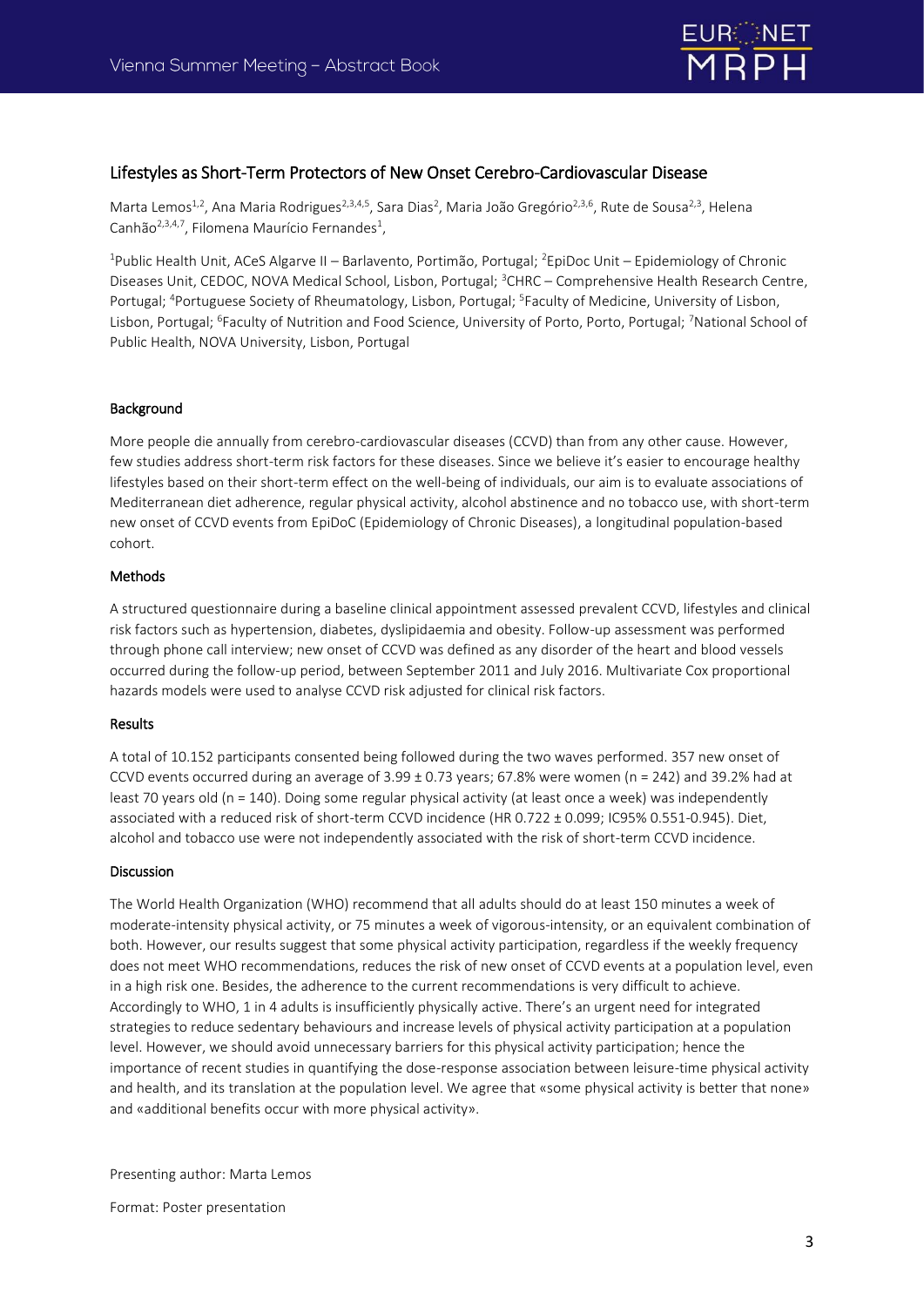

## Antiresorptive treatment with bisphosphonates and denosumab reduce all-cause mortality risk after hip fracture

Martina Behanova<sup>1</sup>, Berthold Reichardt<sup>2</sup>, Tanja A Stamm<sup>3</sup>, Jochen Zwerina<sup>1</sup>, Klaus Klaushofer<sup>1</sup>, Roland Kocijan<sup>1</sup>

<sup>1</sup>Ludwig Boltzmann Institute for Osteology, Hanusch Hospital of the WGKK and AUVA Trauma Centre, 1st Medical Department at Hanusch Hospital, Vienna, Austria; <sup>2</sup>Sickness Fund Burgenland, Burgenländische Gebietskrankenkasse, Eisenstadt, Austria; <sup>3</sup>Section for Outcomes Research, Centre for Medical Statistics, Informatics and Intelligent Systems, Medical University of Vienna, Vienna, Austria

#### Background

Excess mortality risk after hip fracture (HF) is well documented. However, less is known about effects of antiresorptive drugs on patient's survival. We aimed to compare for the first time denosumab (DMAB) against bisphosphonates (BPs) with respect to patients' survival after hip fracture (HF).

#### Methods

In this large population-based retrospective cohort study we used data from all patients in Austria aged ≥50 who sustained a HF between 2012-2016 and were followed for all-cause mortality until 2017. Cox proportional hazard ratios were calculated to assess all-cause mortality risk among HF patients with and without antiresorptive treatment.

#### Results

The cohort of 54,155 hip fractured patients (mean age 80.0, SD 10.5 years; 71.8% of women) were followed-up for a median (interquartile range) of 23.4 months (26.6). We identified 46,152 (85.2%) patients who did not receive any anti-osteoporotic treatment after their HF, 3,541 (6.5%) patients on oral BPs (oBPs; risedronate, alendronate), 3,332 (6.2%) patients on intravenous BPs (iBPs; zoledronic acid, ibandronate) and 1,130 (2.1%) on DMAB therapy. During the study follow up 18,610 (34.4%) patients died. Patients treated with DMAB, oBPs or iBPs had significantly longer mean survival time compared to patients without treatment (56.5, 52.4, 55.4 and 42.9 months, respectively, p<0.001). Patients treated with DMAB, oBPs and iBPs had lower risk of mortality (HR=0.46, 95%CI 0.40-0.54, HR=0.66, 0.61-0.71; HR=0.54, 0.49-0.58; respectively, for all: p<0.001) after adjustments for all comedications.

#### **Conclusions**

Patients who were treated with DMAB or BPs after HF had longer survival than patients without treatment, highlighting the importance of initiation of antiresorptive treatment after HF.

Presenting author: Martina Behanova

Format: Pitch presentation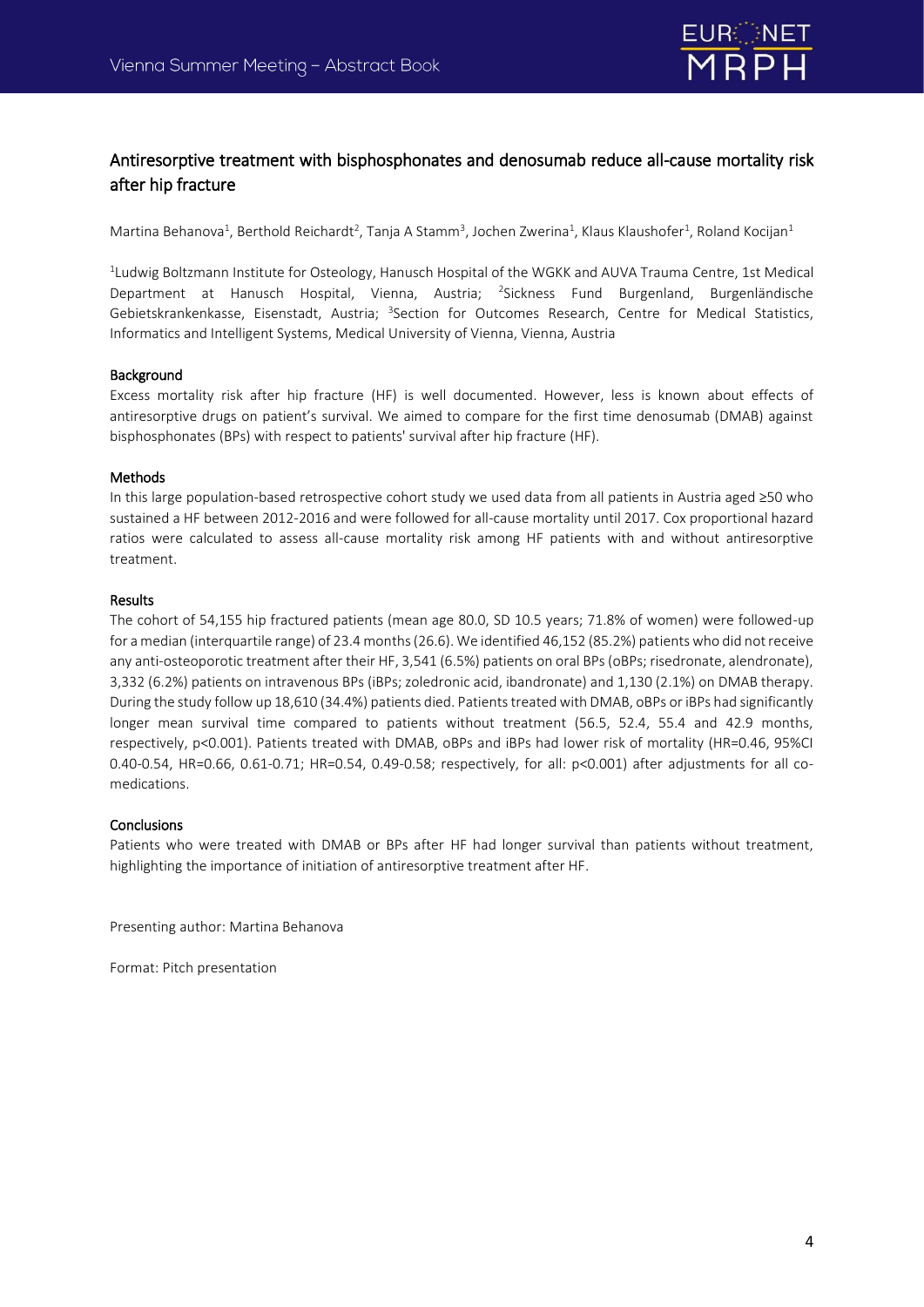

## The effects of endurance training on cognitive functions and quality of life in elderly marathon runners

Batmyagmar D<sup>1</sup>; Kundi M<sup>1</sup>; Ponocny-Seliger E<sup>2</sup>; Lehrner J<sup>3</sup>; Haslacher H<sup>4</sup> and Winker R<sup>5</sup>

<sup>1</sup>Center for Public Health, Medical University of Vienna, Vienna, Austria; 2 Empirical Research, Vienna, Austria; 3 Department of Neurology, Medical University of Vienna, Vienna, Austria; 4 Department of Laboratory Medicine, Medical University of Vienna, Vienna, Austria; 5 Health and Prevention Centre, Sanatorium Hera, Vienna, Austria

#### Background

World Health Organization declared in 2012 that dementia is a Public Health priority. There is a continuing debate that how physical and mental health can be maintained at advanced age and which interventions might be cost-effective to prevent or delay age-related physical and mental degradation. It is well known that physical activity is beneficial to overall health and especially in regard to cognitive function. However, the effect of endurance type of exercises including long-distance running on cognitive function and mental health within the elderly population is unknown. Thus, we intended to elucidate if intensive endurance exercise among the elderly population (>60 years) is associated with improved cognitive performance and mental health.

#### Methods

Elderly active marathon runners over 60 years who trained more than 2 hours a week were recruited and matched with a physically inactive control individuals by age, sex, and years of education in 2008. Overall, 50 athletes and 49 control subjects were included for follow-up in 2012. Cognitive function was assessed using the German version of the Consortium to Establish a Registry for Alzheimer's Disease (CERAD) test. In addition, the short form, quality of life survey (SF-36) was applied to assess self-reported physical, mental and emotional health.

#### **Results**

Of 15 CERAD subtests one showed improvements after four years reaching statistical significance. However, while control subjects improved somewhat in 'wordlist recall' and 'wordlist savings' over time marathon runners performed worse (p for interaction =.005 and .021, respectively). Concerning self-reported health, scores, in all eight domains of the SF-36 marathon runners showed higher self-reported health than controls.

#### Conclusion

Results suggest that extensive endurance exercise is associated with improved subjective health and well- being in late age but does not unequivocally protect against age-related impairment of cognitive function in elderly persons.

Presenting author: Delgerdalai Batmyagmar

Format: Poster presentation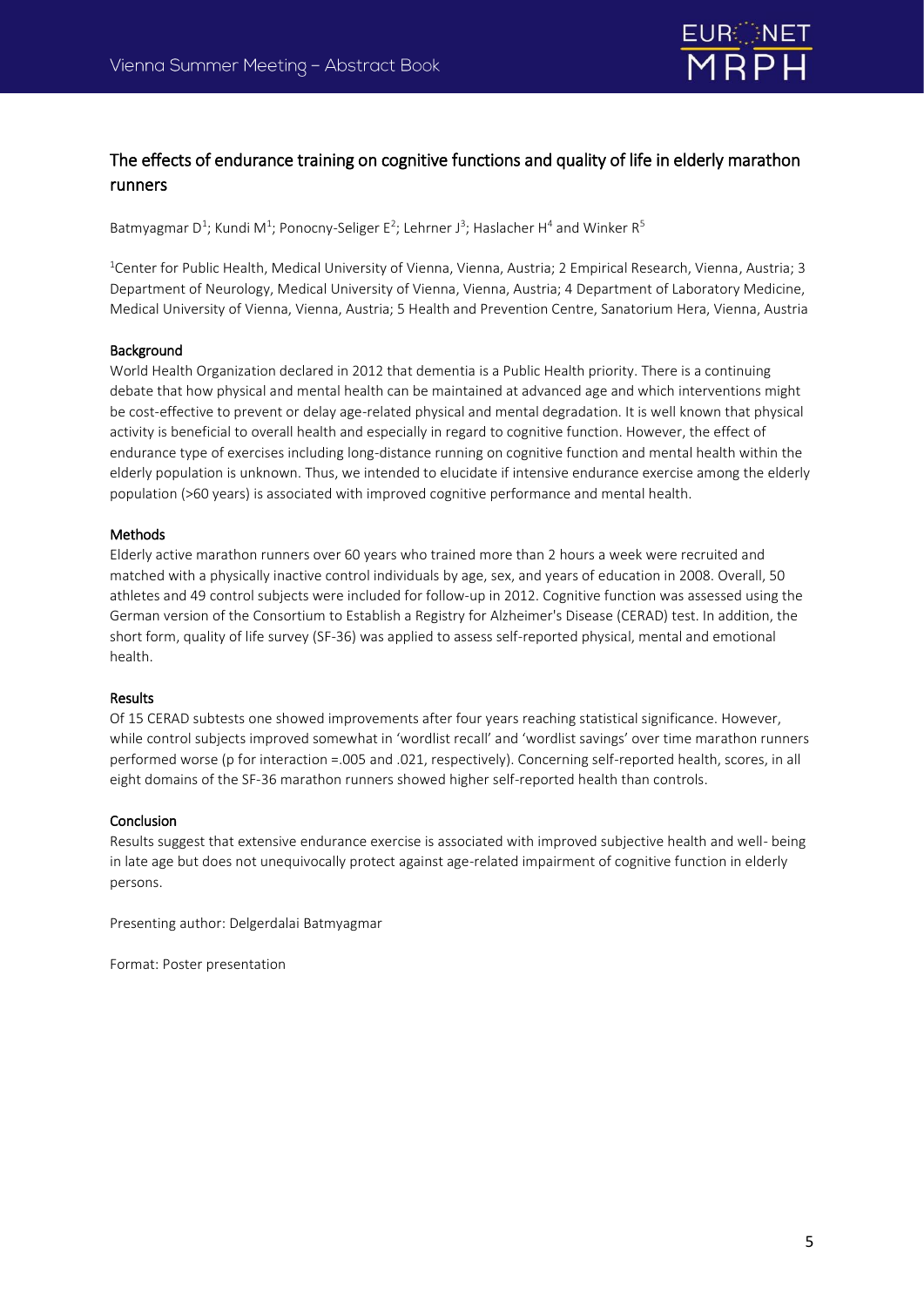

# Rough sleepers and multiple complex needs - an example from England of the role of public health

Green  $H^1$ 

<sup>1</sup> Public Health Registrar, Health Education England (West Midlands), UK

People who experience several problems at the same time can often lead chaotic lives and face ineffective contact with health and care services. They can often be a significant source of repeat demand for such services and have poorer health outcomes. Such complex needs can include a combination of offending behaviour, mental ill health, substance misuse and homelessness. As well as the complexity, there is a reported increase in the number of individuals affected, with a particularly notable increase in the number of rough sleepers in recent years in English cities.

In a large city in England, improving the health and wellbeing of individuals with multiple complex needs has been a strategic public health priority, and several projects have been established to address it. These include:

- a) Taking a cross-sector approach to ensure individuals receive coordinated support and identifying systems change priorities to allow them to reach their full potential and for services to fit them
- b) Establishing a meaningful co-production approach by working with individuals with lived experiences
- c) Supporting a multi-agency drop in advice and information shop for homeless individuals

The internationally recognized Housing First initiative is also being piloted. This approach starts with offering permanent, affordable housing as quickly as possible for individuals experiencing homelessness. Connections are then provided to supportive services and community-based support people need to keep their housing and avoid returning to homelessness, with housing provision independent of support.

This pitch will provide an overview of the approach taken by public health, lessons learnt and future directions.

Presenting author: Helen Green

Format: Pitch presentation